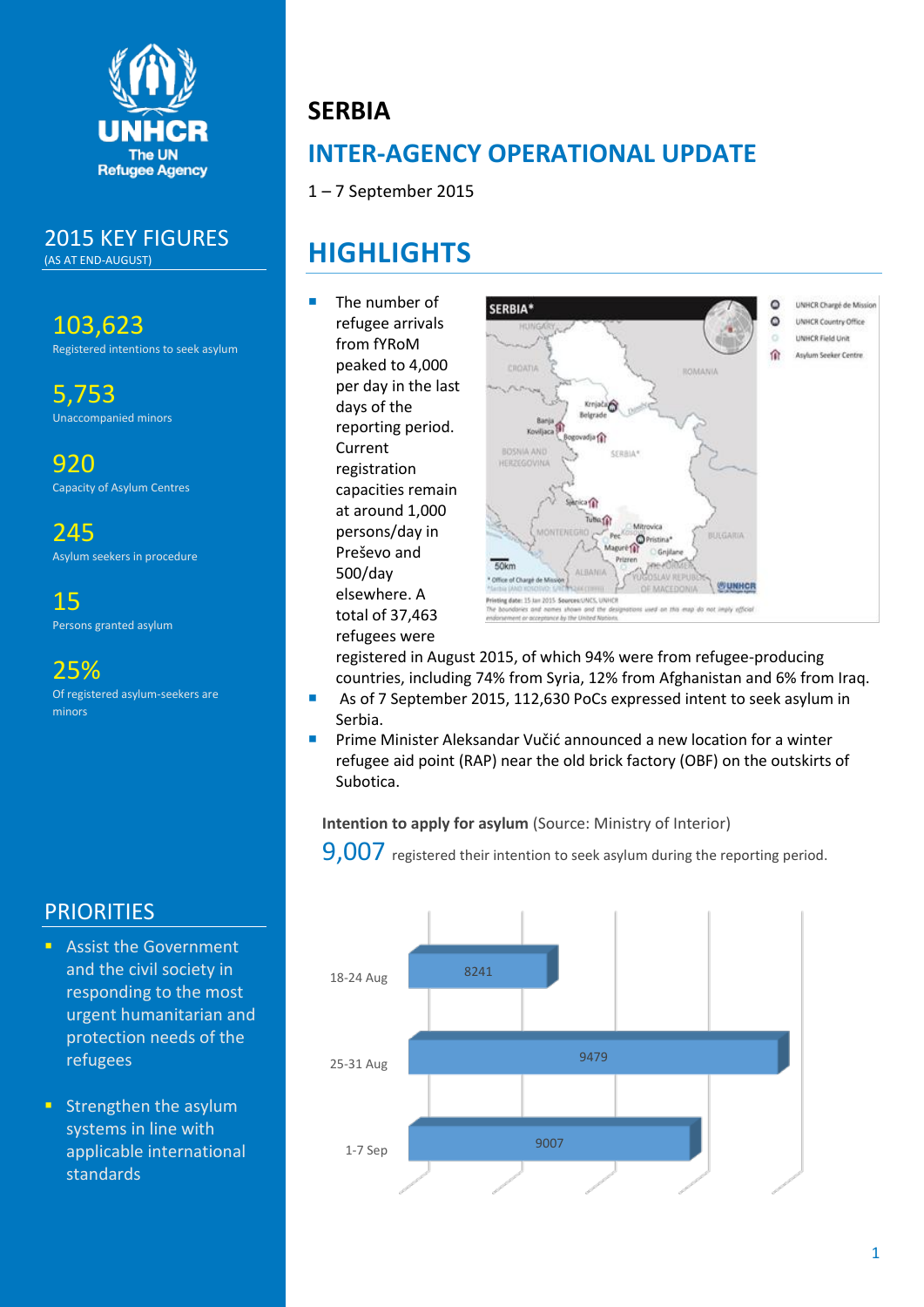# **UPDATE ON ACHIEVEMENTS**

### **Operational Context**

Serbia is situated along the preferred route through the Western Balkans for refugees originating from the Middle East and Asia, aiming to seek asylum in Europe. The majority are from Syria, Afghanistan and Iraq.

The number of registered applications averaged 1,290 per day. As at 7 September, a total of 112,630 applications have been registered in 2015.

Slow but steady increase in the numbers of women and children continues.

A three-row barbed wire fence on the Hungarian side of the border is now complete and stretches along the 175 kilometers of the border. On 15 September, the new Hungarian law, which criminalizes "illegal border crossings", comes into power. This fact seems to be accelerating the influx of refugees.

On 4 September, Interior Ministers of Austria, fYRoM, Hungary and Serbia, signed an MoU in Ohrid, fYRoM, on cooperation and joint patrolling in view of securing the Serbia-Hungary, Serbia-fYRoM and fYRoM-Greece borders.

The Serbian government is continuing to provide refugees with humanitarian assistance as well as registration documents.



*Child-friendly space in Preševo One Stop Centre* @UNHCR/Amr Marei

## **Achievements**



#### **Achievements and Impact**

 UNHCR works closely with the Government, central and local authorities, and NGO partners to monitor and support refugee protection and humanitarian needs at the main entry and exit points of the country, as well as along their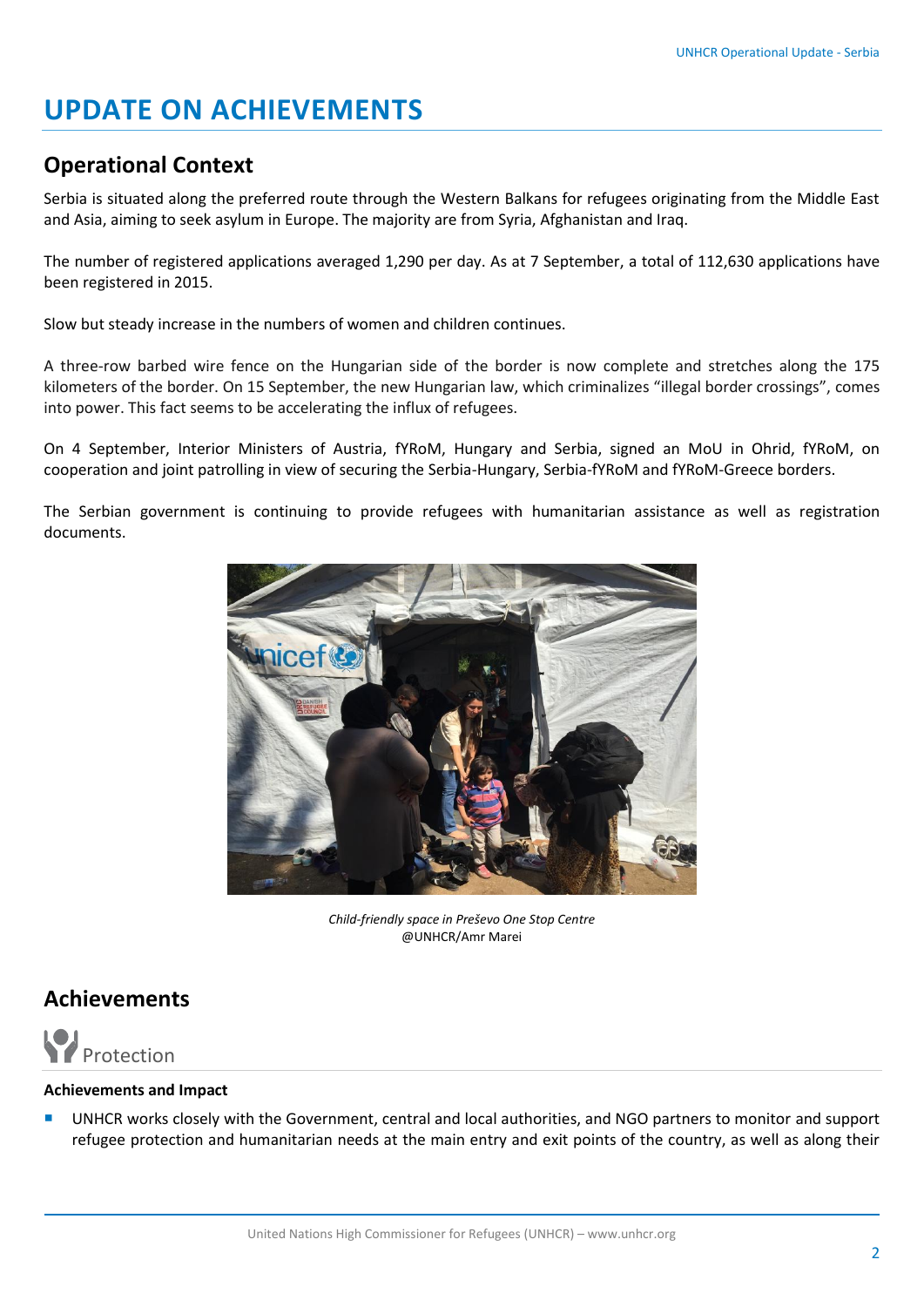journey throughout the country. Locations covered include Preševo, Bujanovac, Vranje, Dimitrovgrad, Pirot, Negotin, Niš, Zaječar, Belgrade, Subotica and Kanjiža.

- Together with the Serbian Commissariat for Refugees and Migration (SCRM) and Border Police at the One-Stop Centre in Preševo, UNHCR is prioritising Extremely Vulnerable Individuals (EVIs) to fast-track registration procedures.
- On 3 September, UNICEF opened a child-friendly space tent at Preševo One Stop Centre, and hired three social workers to work in shifts therein.
- Info Centre team identifies UAMs both at the Centre and at Miksalište in Belgrade.
- A Syrian family with 2 disabled children were assisted by Info Centre staff and placed in a hostel until further notice (as unable to access Krnjača Asylum Center due to lack of registration capacity by the police in Savska St. in Belgrade).
- Belgrade Centre for Human Rights (BCHR) and the Ombudsperson visited Miratovac and Preševo on 3 September to assess the conditions and the approach of all the stakeholders from a human rights perspective.
- IOM and UNHCR are present constantly at the Miratovac RAP to assist refugees with transportation and other means of protection and sustenance.

#### **Identified Needs and Remaining Gaps**

- The flow of refugees continues to grow day after day, making the overall response in Miratovac RAP and Preševo Centre increasingly challenging for the existing structures and capacities, including human resources. Unless the current trend in terms of arrivals is reversed, the arrangements in place in both Miratovac and Preševo will need to be revisited and expanded.
- A number of unmet needs remain in Miratovac RAP and Preševo Centre, due to the large number of daily arrivals, resulting in long waiting periods for refugees to access registration and services. Additional staff and volunteers are needed in the RAP.
- There is a need to produce and post info posters on billboards/tents/fence at Miratovac RAP.
- UNHCR is advocating for the mother and child rooms in the Preševo Centre to be available during daytime as well (presently opened at 9 pm for overnight stay only). Among the 4,000 arrivals daily, there is an increase in the numbers of families with small children, pregnant women, the elderly and the sick.
- Refugees and migrants continue to cross into Serbia from Bulgaria, with the overall number of arrivals around 200 daily across the entire stretch of this border.
- **Red Cross organisations in Negotin and Zaječar continued to distribute food and water provided for by ADRA,** whereas refugees coming in through Dimitrovgrad and Pirot remained bereft of assistance.
- Refugees continue to report to Belgrade Centre for Human Rights (BCHR) that they are unable to access registration services at Savska Police Station in Belgrade and Krnjača Asylum Centre (AC).
- **Simplified questionnaires, issued by the police instead of referral letters when they are unable to complete full** registration due to high numbers of arrivals, continue causing confusion among refugees, especially when they are returned to Preševo by the police to complete registration.
- The number of buses and mini-buses transporting the EVIs from Miratovac to Preševo is insufficient.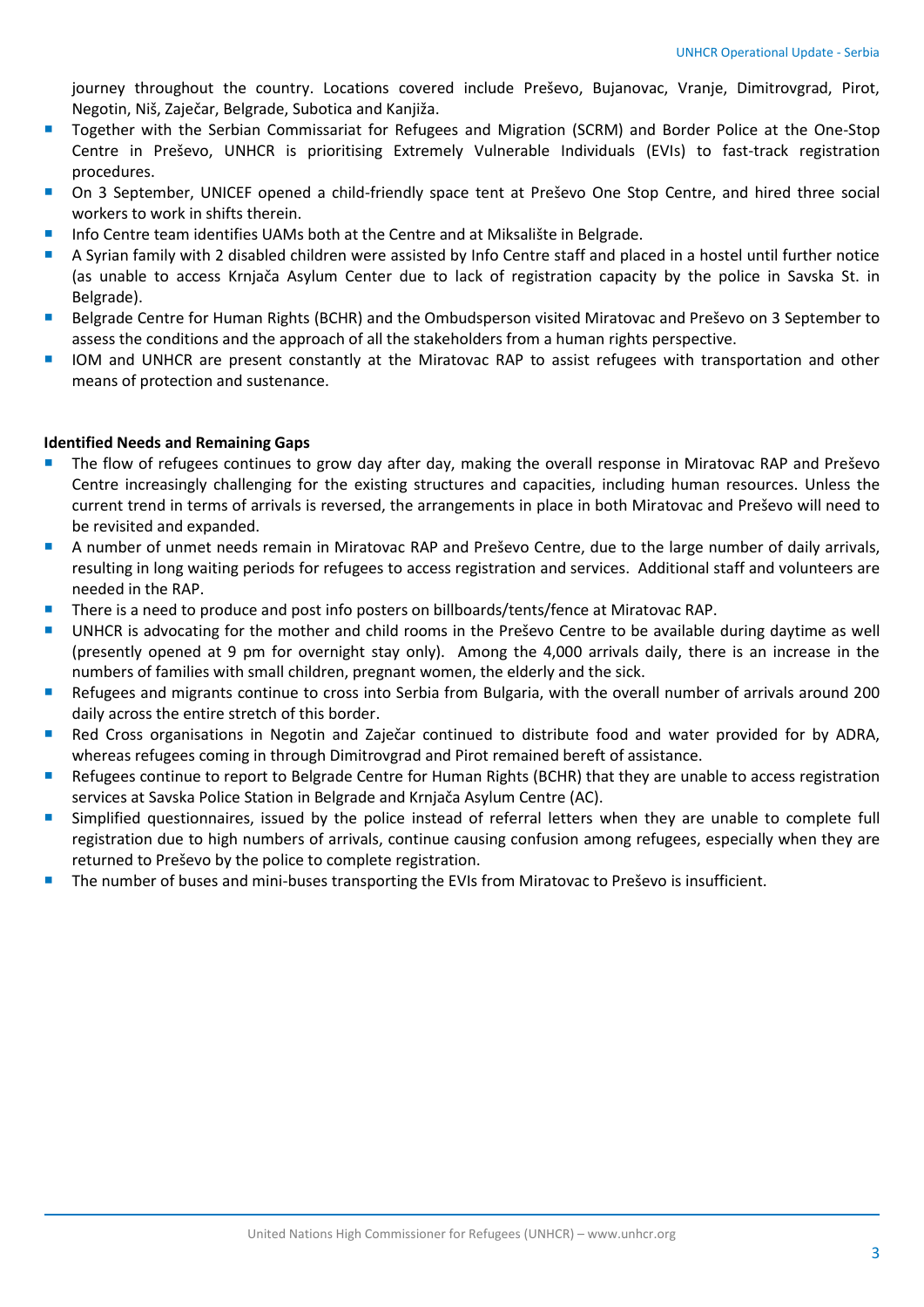

*Refugees arrive to Preševo in south Serbia after a long journey* @UNHCR/Imre Szabo

### Education

#### **Achievements and Impact**

- In the Banja Koviljača, Krnjača and Bogovađa asylum centres, UNHCR funds Danish Refugee Council (DRC) activities for children, including a kindergarten supervised by qualified care-givers, and English and Serbian language lessons three times per week to improve their chances of integration within the community.
- The Bogovađa asylum centre conducts sewing classes for women and mothers who are protégés of this centre. This activity boosts refugees' psychological well-being and self-confidence, and empowers with transferable skills. Products include bedsheets used in other asylum centres and the One-Stop Centre in Preševo.

#### **Identified Needs and Remaining Gaps**

 Notwithstanding the above mentioned efforts, refugees and persons granted subsidiary protection continue to face challenges of integration and education opportunities.



#### **Achievements and Impact**

- **UNHCR** continuously supplies medical teams in Preševo, Miratovac, Kanjiža and asylum centre in Krnjača with medication and medical supplies.
- Medical teams from neighbouring health centres are in place at Miratovac RAP on a daily basis.
- Italian embassy donated an ambulance car to the municipality of Preševo. UNHCR coordinated with the Ministry of Health and the Italian Embassy in Belgrade to have the ambulance donated directly to the Preševo Health Centre.
- As of 1 September, Balkan Centre for Migration (BCM funded by Catholic Relief Service) has a medical team in Vašarište RAP present four days a week, as well as an additional translator (3 in total). Between 50-100 refugees per day receive medical assistance from the BCM team.
- **Demonmedical mobile team from Belgrade municipal health centres is now in place in the Faculty of Economics park in** Belgrade to provide medical assistance on a daily basis (one doctor and two nurses, 7am-5pm). Over 100 EVIs are assisted daily. Assigned health centres change every day.
- Médecins Sans Frontières (MSF) have stepped up their presence in Belgrade, Kanjiža and Preševo.
- ADRA and Klikaktiv engaged 29 volunteers for the Info Centre in Belgrade, of which 21 specialize in psycho-social support.

#### **Identified Needs and Remaining Gaps**

There is an urgent need to ensure daily presence of doctors and nurses at Vašarište.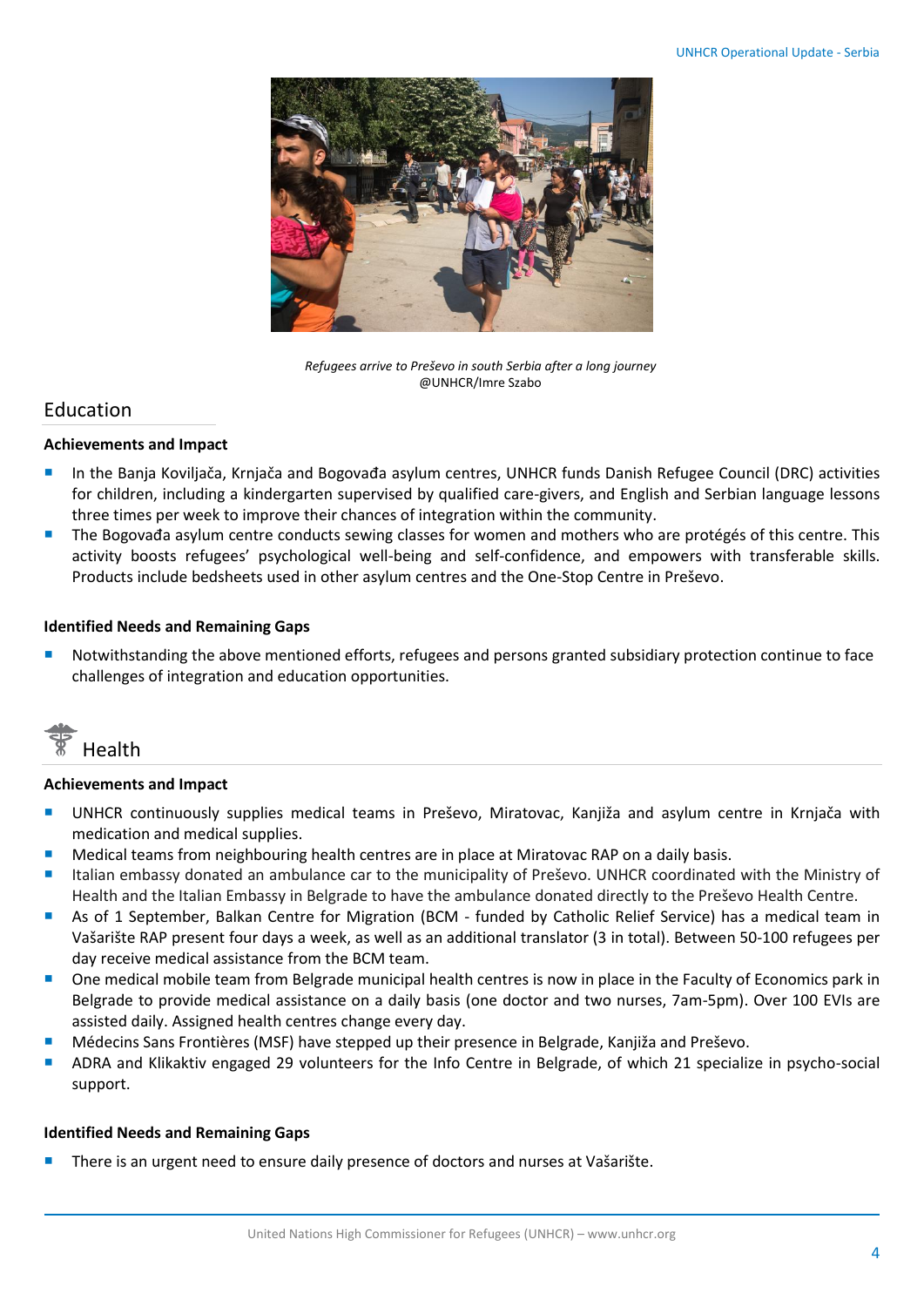Disinfection and deratization of Miratovac RAP is urgently needed.

## **SEPTEM** Food Security and Nutrition

#### **Achievements and Impact**

- Youth Office volunteers, Red Cross and UNHCR distribute high-energy biscuits and water provided by UNHCR to refugees arriving from fYRoM to Miratovac RAP.
- Red Cross distributes 500 pastry rationings provided by SCRM twice daily at Miratovac RAP.
- Distribution of 600 UNHCR-funded food rationings daily is ongoing at Preševo Centre. Red Cross distributes additional 400 rationings daily, provided by other donors.
- ADRA continues to provide, through local Red Cross organisations and MSF, 2,000 food and hygiene packages daily.
- Eastern European Mission delivering food to refugees at the OBF daily.
- HCIT distributes food, baby food and sweets to refugees at the OBF and Vašarište RAP daily.
- Red Cross distributes food and baby food, donated by the IFRC, once daily at Vašarište RAP, only to refugees with either a referral letters or a completed questionnaire. The number of food/hygiene parcels distributed daily varies between 200-300.
- Citizens are bringing food and NFIs to Info Centre, who then coordinate with Miksalište and take some of the aid over there.

#### **Identified Needs and Remaining Gaps**

- **Miksalište in Belgrade is in need of baby formula/milk, food and hygiene items.**
- Red Cross team at Vašarište are distributing food only to refugees who possess referral letters, and only once a day. Many refugees arriving after the Red Cross team has left Vašarište end up not receiving food assistance.
- Solution for food and water distribution at the Preševo Centre, with the current long waiting hours for refugees, is pressing.
- Sigma plus recommends supplying Miratovac RAP with milk and baby formula.

### ■ Water and Sanitation

#### **Achievements and Impact**

- HCIT distributes water to refugees at the OBF and Vašarište RAP daily.
- **15,120 of 1.5 litre-bottles of water were delivered to Preševo by UNHCR on 2 September; Youth Office volunteers** distribute around 4,000 of these bottles to refugees at Miratovac RAP daily.
- Red Cross distributes water, donated from the Provincial stock reserves, once daily at Vašarište RAP, as well as water donated by the SCRM at Miratovac RAP.
- UNHCR and Red Cross provided the refugees in Vranje with drinking water.
- On 4 September, UNHCR WASH expert met with the director of the Presevo communal company. It was agreed to start works on unclogging and reconstruction of the sewerage system. The works started the next day and lasted two days. It was likewise agreed to review the existing contract with the communal company to include sewerage maintenance costs and other related costs.
- UNHCR contracted Boxi company to clean and maintain Miratovac RAP, where 5 mobile toilets were installed on 6 September.
- **11** chemical toilets were placed in Preševo Centre by UNHCR on 6 September and container toilets were connected to the sewage system. Three workers have been engaged for maintenance in the daily shift, and two will be employed for the night shift.
- Five chemical toilets were installed in Miratovac RAP by UNHCR on 7 September.
- There is a cistern with potable water present daily at Belgrade's Faculty of Economics park.
- The city of Belgrade placed additional 5 mobile toilets in the bus station area, bringing the total number to 15. Refugees also use the proper toilets at the bus station.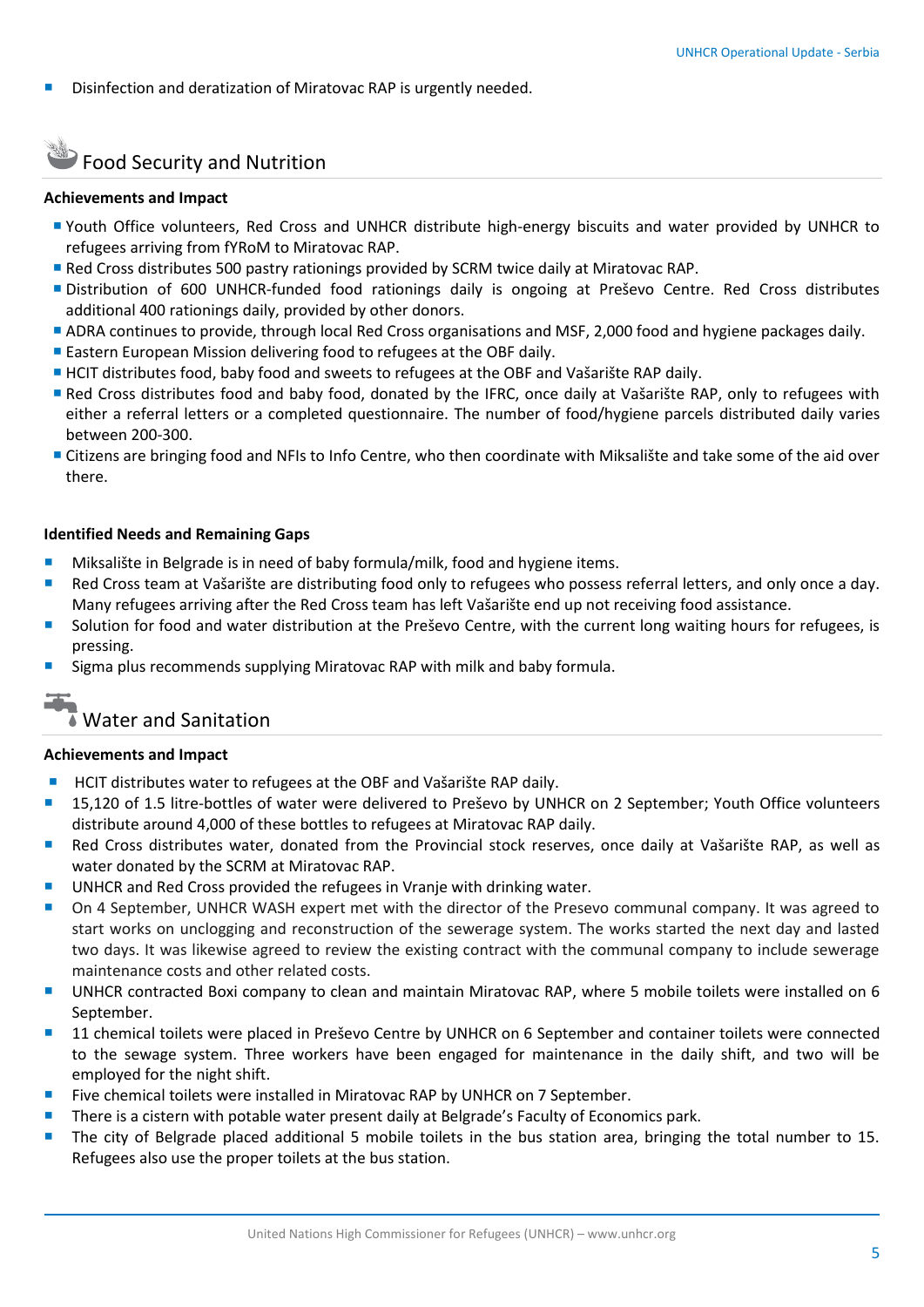#### **Identified Needs and Remaining Gaps**

- Cleaning and maintenance has become a burning issue at Miratovac RAP, requiring a systematic response.
- Night shift cleaners are needed in Preševo Centre.
- Stickers need to be put in place in Preševo Centre to mark drinking water.
- **Water tank is urgently needed on top of the medical container in Miratovac RAP, to ensure running water supply.** Doctors there are currently working under difficult, unsanitary conditions.
- **More showers are needed at Vašarište RAP.**
- Amity NGO appeals for one mobile shower and toilets at Negotin border crossing.
- There is an acute need to improve sanitary conditions at the OBF (only four mobile toilets remain on site).

## Shelter and NFIs

#### **Achievements and Impact**

- HCIT distributes hygienic kits and diapers to refugees at the OBF and Vašarište RAP daily.
- Town authorities placed a military tent besides the police station in Dimitrovgrad for the refugees to shelter. As of 8 September this will be the place where local Red Cross will be distributing humanitarian aid.
- Red Cross distributes hygienic parcels, donated by the IFRC, once daily at Vašarište RAP.
- **F** Four refrigerators procured by UNHCR (for medical containers in Preševo and Miratovac and for medical and SCRM containers in Kanjiža).
- UNHCR delivered one medical and one standard container to Kanjiža on 2 September.
- A winter RAP has been indentified by the government in the vicinity of Subotica (58 Tuk Ugarnice), with potential holding capacity for 75 persons. It is less than 1km away from OBF and consists of there buildings at present: one which is new but unfinished, an old building that needs demolishing and then rebuilding and a third one which is to house the RAP management, medical team, interpreters, social workers, etc. Plans for this site were announced during the visit of the Serbian Prime Minister Vučić to the site on 3 September.
- Around 40 small refugee tents can be seen daily at the Hotel Bristol park and 15 across the road at the Faculty of Economics Park.

#### **Identified Needs and Remaining Gaps**

- Capacities of the Preševo One Stop Centre continue to be overstretched due to the large number of arrivals, with long waiting queues of up to 2,000 persons presently on the outside. The number of refugees who remain at nighttime at the Centre to await registration is 300-600 presently.
- With the worsening weather conditions, there is a need for more tents/shelter in Miratovac, Preševo and Belgrade.
- Efforts by UNHCR are ongoing at Miratovac RAP to create shade for refugees with plastic sheets.
- **SCRM** is refurbishing another two-story building close to the existing One Stop Centre, with 5 rooms for refugee families on each floor and bathrooms.
- Disability ramp is needed most urgently in Preševo Centre, as well as a supply of crutches and walking sticks.
- As nights are becoming colder, SCRM is in need of clothes donations for Preševo Centre as well as storage space for clothes and distribution staff.
- Miksalište in Belgrade is in need of donations in footwear, clothes for boys, baby food/formula and diapers.